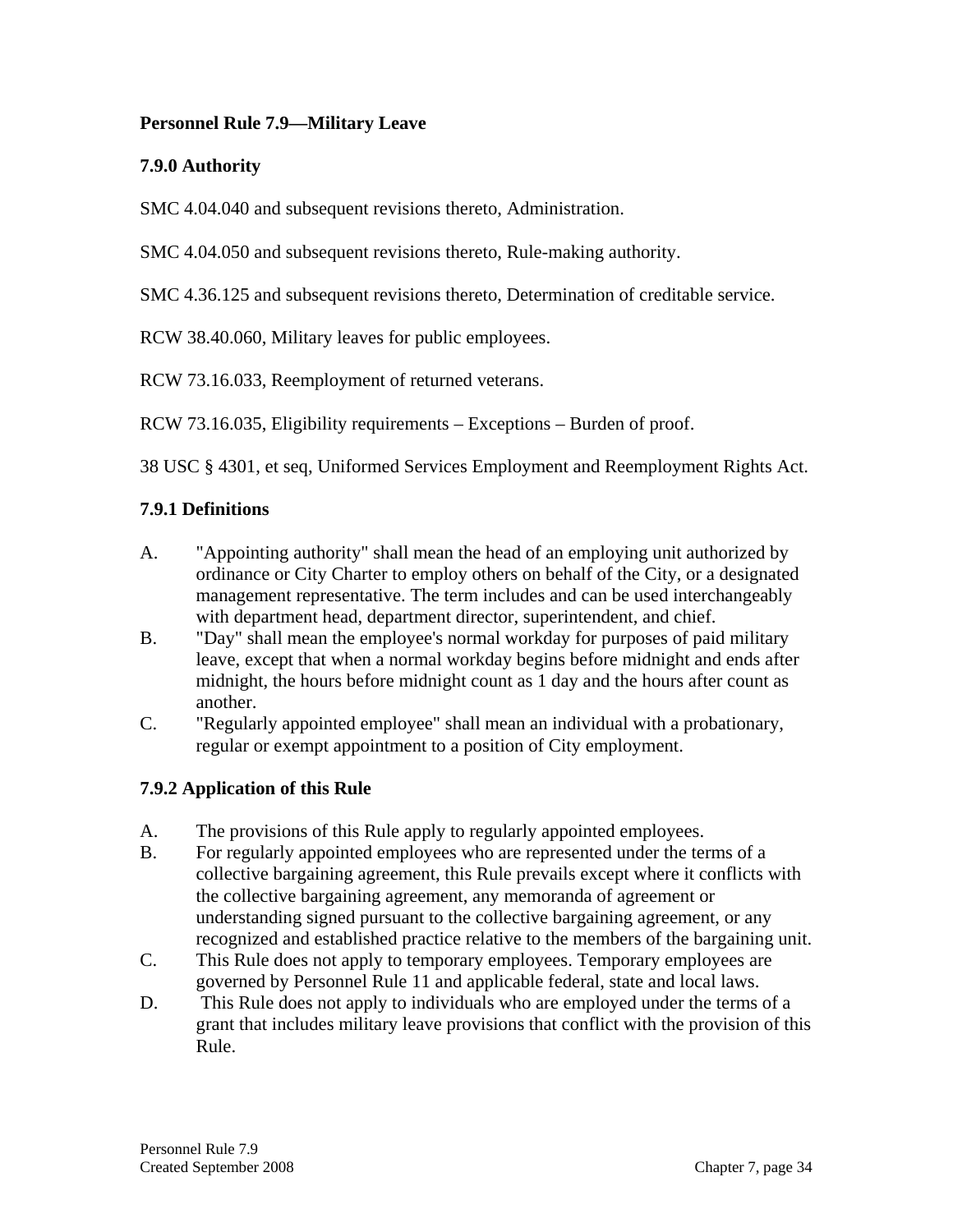E. Appointing authorities may establish written policies and procedures for the implementation and administration of this Rule to facilitate the management of the personnel system within their employing units, provided that such policies and procedures do not conflict with the provisions of this Rule.

### **7.9.3 Military Leave for Active Duty in the Armed Forces**

The City will comply with the requirements of RCW 73.16 and the Uniformed Services Employment and Reemployment Rights Act of 1994 (USERRA), as amended, with respect to unpaid leave of absence and return rights for employees who leave City service to serve in the Armed Forces of the United States.

- A. An employee who takes a military leave of absence from City employment may choose to run out his or her unused vacation balance, compensatory time off, personal holidays, and executive and merit leaves, as applicable, prior to going on unpaid status.
- B. An employee who leaves a job, voluntarily or involuntarily, to enter active duty in the United States armed forces, shall be granted a military leave of absence with guaranteed restoration to his or her position upon release from active duty as long as:
	- 1. The position is a regularly budgeted, non-temporary position;
	- 2. The reason the employee leaves the position is to report for active duty;
	- 3. The length of the employee's military leave of absence does not exceed 5 years except at the request of the federal government;
	- 4. The employee is honorably discharged from the military; and
	- 5. The employee applies for reemployment within a reasonable period of time following separation from active duty. The USERRA defines a reasonable period of time as:
		- a. For service less than 31 days, the beginning of the first regularly scheduled work day after release from active duty, allowing time to travel from the duty arena to the employee's residence, to rest, and to travel to the place of employment;
		- b. For service between 31 and 180 days, no more than 14 days following release from active duty; and
		- c. For service longer than 180 days, no more than 90 days following release from active duty.
		- d. An employee on military leave of absence shall continue to accrue service credit for purposes of salary step increments and seniority.
		- e. An employee's vacation accrual rate and unused vacation and sick leave balances shall be restored upon return from military leave of absence.
		- f. An employee who interrupts his or her probation or trial service with a military leave of absence shall complete the remainder of the probationary or trial service period upon return. However, an employee returning from military leave of absence cannot be discharged except for cause for 1 year following his or her return,